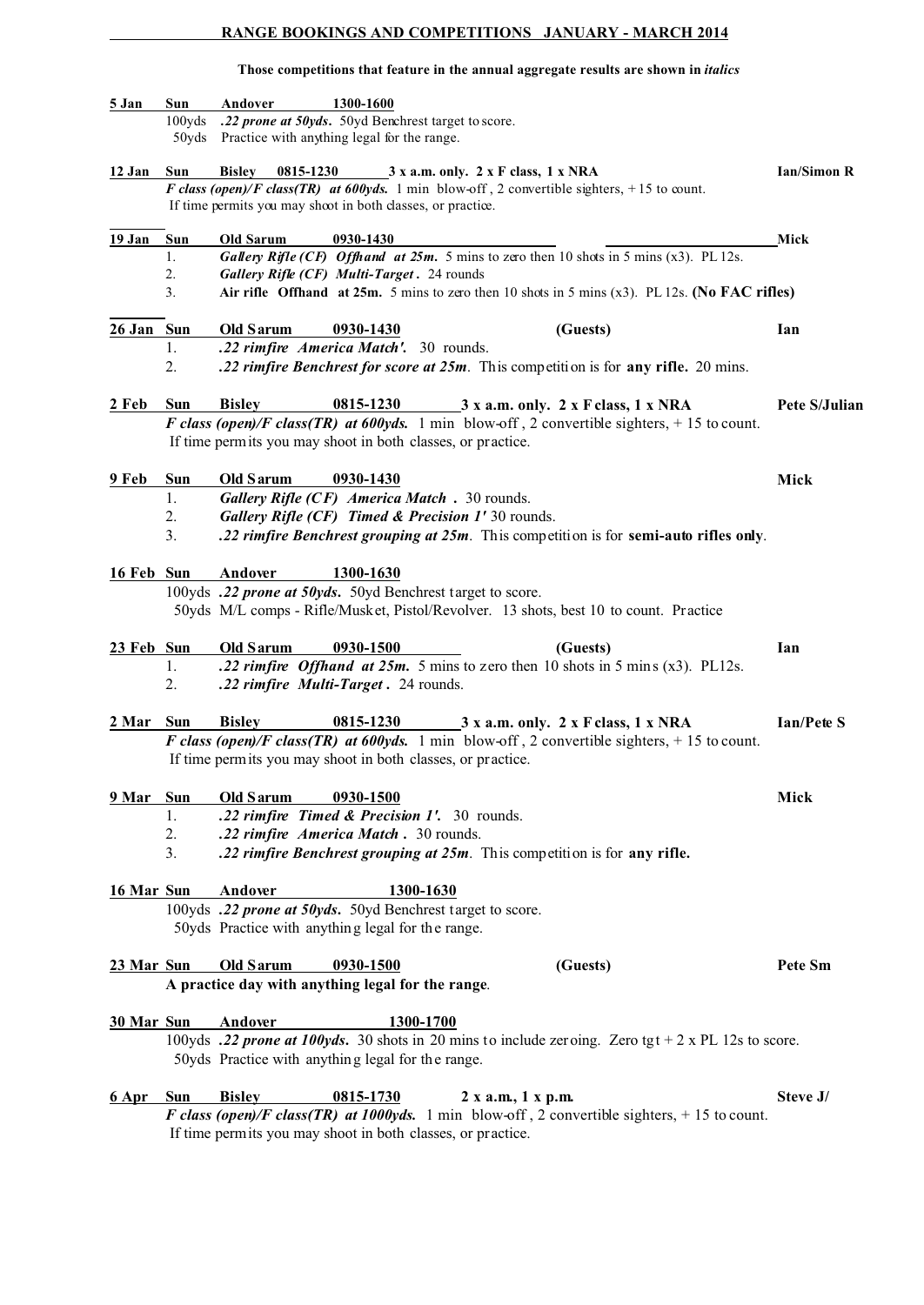### **COMPETITIONS FOR CHRISTMAS SHOOT**

- 1. **Don t shoot the Hostage!** 2 shots at the perp , 1 x head, 1 x body. If you hit the hostage you lose the points shown. **.22 rimfire Benchrest (any rifle).**
- 2. **Shoot the dots.** 1 shot into each circle. Hitting the centre dot scores the value shown underneath. A shot completely in the circle but not touching the dot  $=$  5 points. Outside the circle = minus 10 points. **.22 rimfire Benchrest (s/auto only).**
- 3. **Gallery Rifle (CF) weak shoulder, standing unsupported.** 30 shots in 10 minutes (15 on each target) to include all loading. Targets - PL 12s.

# **A few notes on F Class**

**Scoring/Converting Sighters:** No decision will be made until after the second sighting shot, at which time you may convert either the second shot only, or both shots. You cannot convert the first shot without converting the second shot. The decision to convert must be made before you fire your next shot.

As soon as you have made your decision, your scorer must strike through, with a single diagonal line, the shot(s) to be converted, and immediately enter it/them as scoring shots(s) No 1 or 2 as appropriate.

### **Classes**

**F/Open:** Briefly, any rifle up to 8mm with a max weight of 10kg. Rifle may be fired off a bipod or a front rest.

**F/TR:** Any rifle in calibre .223 or .308, or metric equivalent, with a max weight of 8.25kg. Rifle must be fired off a bipod, which is included in the weight limit. Anyone firing off of anything other than a bipod will be classed as firing in the F/Open class.

**TRPC Points Scoring:** All shooters, whether firing F/O or F/TR, will score points in the Open class (the overall competition). Those shooters firing F/TR will have their scores extracted from the F/Open list and entered in the F/TR list.

Now, this is where, for some, it gets slightly confusing; let s say, for example that you shoot a .223 from a bipod (F/TR) - that is your first attempt and will be counted for points in the overall competition, and also in the F/TR competition. If you then shoot the same combination again, or another  $F/TR$  rifle from a bipod, that is your  $2<sup>nd</sup>$  att and will not count for points for the competition.

If you then wish to fire an F/TR rifle in the F/Open class by shooting off of something other than a bipod, this is fine provided it is not the same rifle that was previously used to compete in the F/TR class. Likewise, an F/TR rifle previously shot as an F/Open class rifle must not be later shot as an F/TR rifle. In simpler terms - the same rifle will not be used in F/TR and F/Open by the same person.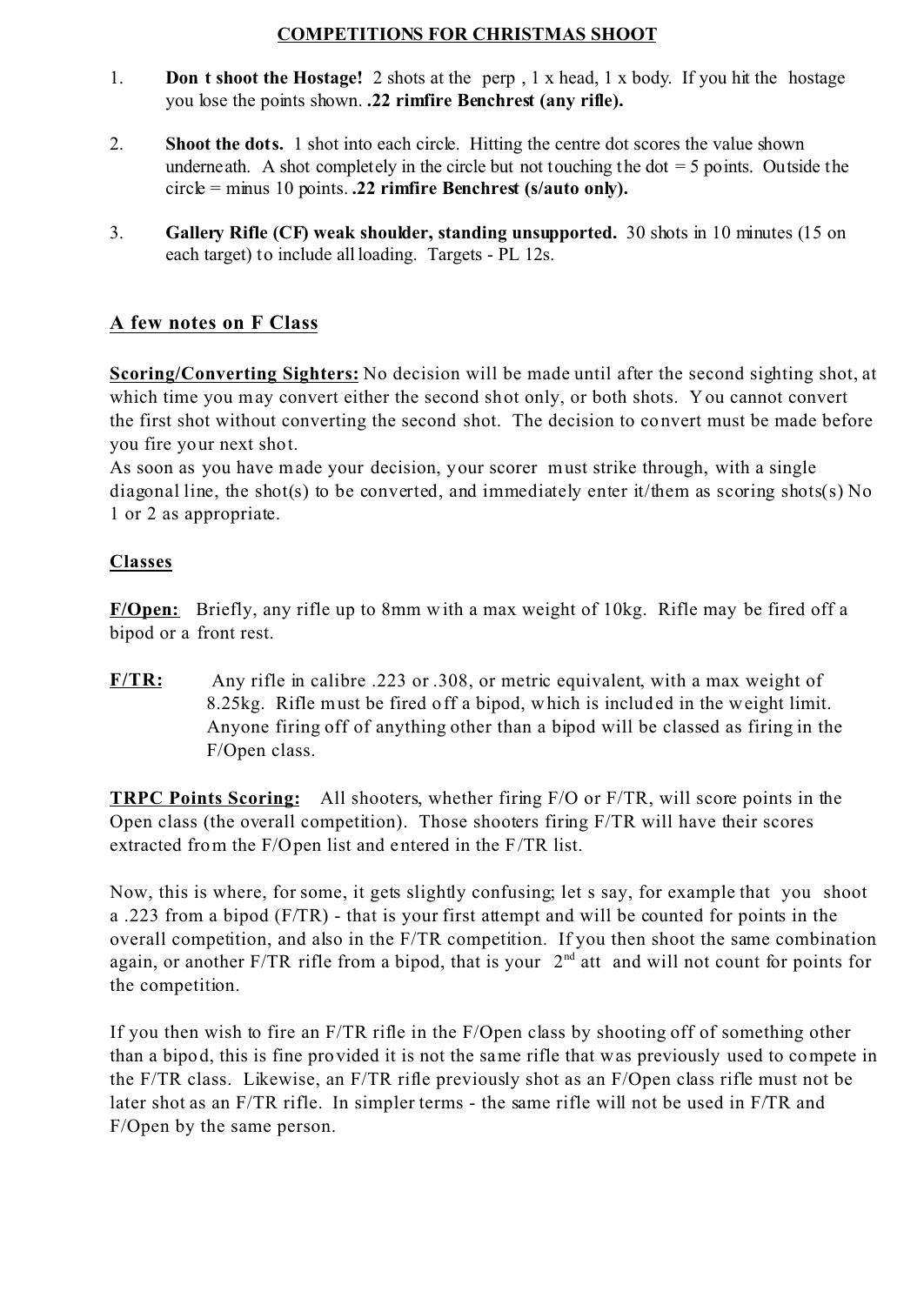#### **COMPETITION RESULTS**

### **.22 RIMFIRE PRONE 100YDS ANDOVER 29 SEP 2013**

| <b>Name</b>   | Rifle       | Ammo         | Top | <b>Bottom</b> | <b>Total</b> | Posn           |
|---------------|-------------|--------------|-----|---------------|--------------|----------------|
| Simon Porter  | CZ          | Eley Sport   | 145 | 147           | 292          | $1 =$          |
| Jason Slater  | CZ 452      | Eley Team    | 147 | 145           | 292          | $1 =$          |
| Pete Smith    | Anschutz 54 | RWS Match 50 | 147 | 145           | 292          | $1 =$          |
| Nancy Shering | CZ 452      |              | 141 | 135           | 276          | $\overline{4}$ |
| Bruce Ellis   | CZ 452      |              | 138 | 136           | 274          | 5              |
| Rob Warburton | Anschutz    | Remmy Golden | 138 | 135           | 273          | 6              |
| Ivan Casey    |             |              | 140 | 123           | 263          | 7              |
| Noel Smith    |             |              | 124 | 135           | 259          | 8              |
| Bruce Ellis   | CZ 452      | Eley Club    | 138 | 143           | 281          | $2nd$ att      |

# **GALLERY RIFLE (CF) 25M OLD SARUM 6 OCT 2013**

| Name                | <b>Top</b> | <b>Bottom</b> | <b>Total</b> | Posn       |
|---------------------|------------|---------------|--------------|------------|
| Simon East          | 141        | 144           | 285          | 1          |
| Mick East           | 139        | 144           | 283          | 2          |
| Simon Osborne       | 136        | 135           | 271          | 3          |
| Ed Warden           | 134        | 130           | 264          | 4          |
| Chris Blackler      | 131        | 132           | 263          | 5          |
| Chris Dauwalder     | 122        | 129           | 251          | 6          |
| Ross Pritchard      | 122        | 128           | 250          | $\sqrt{ }$ |
| Richard Clapp       | 122        | 121           | 243          | $8=$       |
| Matt Gowman         | 131        | 112           | 243          | $8=$       |
| Peter Kiy           | 127(16)    | 106(14)       | 233          | 10         |
| Darren Christian    | 125        | 104           | 229          | 11         |
| Doug Morley         | 114        | 112           | 226          | 12         |
| Jason Slater        | 112        | 110           | 222          | 13         |
| Lewis Hackford      | 109        | 112           | 221          | 14         |
| Richard Turner      | 118        | 98            | 216          | 15         |
| <b>Steve Mercer</b> | 106        | 103           | 209          | 16         |
| Harold Isaac        | 104(16)    | 97(14)        | 201          | 17         |
| Tony Butler         | 93         | 83            | 176          | 18         |
| Oliver Casperd      | 78         | 65            | 143          | 19         |

#### **GALLERY RIFLE (CF) MULTI-TARGET OLD SARUM 6 OCT 2013**

| <b>Name</b>         | Left | <b>Right</b> | <b>Total</b> | Posn           |
|---------------------|------|--------------|--------------|----------------|
| Simon East          | 59   | 59           | 118          | 1              |
| Chris Blackler      | 56   | 59           | 115          | $\overline{c}$ |
| Ed Warden           | 55   | 58           | 113          | 3              |
| Doug Morley         | 53   | 54           | 107          | 4              |
| Mick East           | 57   | 48           | 105          | 5              |
| Simon Osborne       | 51   | 52           | 103          | 6              |
| Harold Isaac        | 49   | 50           | 99           | 7              |
| Sam Salter          | 46   | 49           | 95           | 8              |
| Chris Dauwalder     | 50   | 43           | 93           | 9              |
| Matt Gowman         | 38   | 46           | 84           | 10             |
| Ross Pritchard      | 53   | 28           | 81           | 11             |
| Peter Kiy           | 33   | 40           | 73           | $12=$          |
| <b>Steve Mercer</b> | 44   | 29           | 73           | $12=$          |
| Darren Christian    | 40   | 27           | 67           | 14             |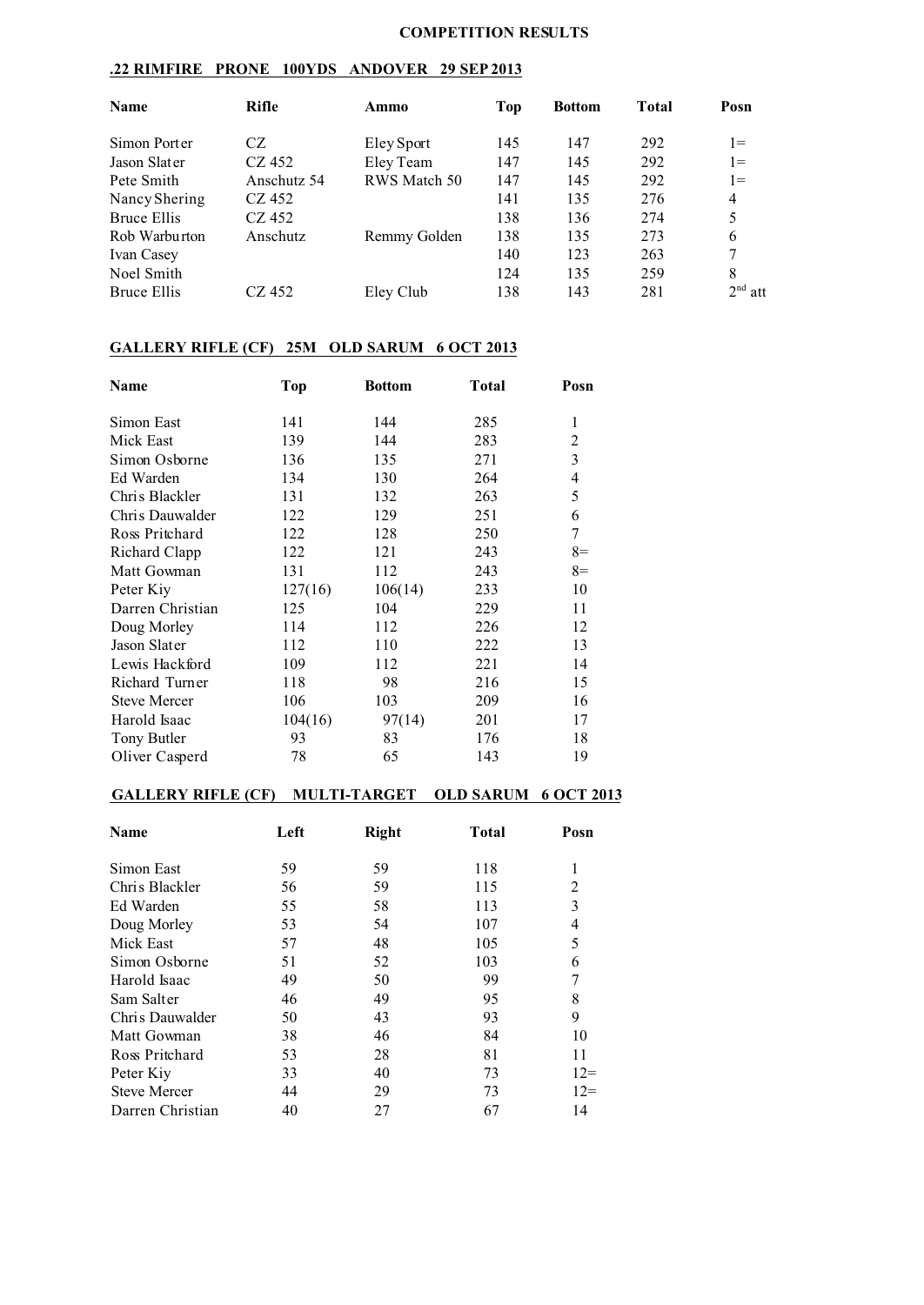### **F CLASS 600YDS CENTURY 13 OCT 2013**

| Name                            | <b>Class</b> | <b>Rifle Make/Mod</b> | Calibre | <b>Bullet wt</b> | <b>Score</b> | Posn           | <b>Pts</b> |
|---------------------------------|--------------|-----------------------|---------|------------------|--------------|----------------|------------|
| Richard Sharman                 | F/O          | <b>RPA</b>            | 6.5x284 | 136              | 71.5         | 1              | 10         |
| Ian Smedley                     | F/TR         | Barnard               | .308    | 200              | 63.5         | 2              | 9          |
| Graham Downer                   | F/TR         | Surgeon Tac           | .308    | 175              | 63.1         | 3              | 8          |
| Pete Smith                      | F/TR         | Savage                | .308    | 168              | 50.1         | 4              | $\tau$     |
| Ivan Casey                      | F/TR         | Remmy 700             | .308    | 149              | 46.1         | 5              | 6          |
| Rob Warburton                   | F/TR         | Lee Enfield           | 7.62    | 145              | 39.1         | 6              | 5          |
| Rob Warburton                   | F/TR         | Enfield               | .308    | 149              | 13.0         | $2nd$ att      |            |
| F/TR                            |              |                       |         |                  |              |                |            |
| Ian Smedley                     | F/TR         | Barnard               | .308    | 200              | 63.5         | 1              | 10         |
| Graham Downer                   | F/TR         | Surgeon Tac           | .308    | 175              | 63.1         | $\overline{2}$ | 9          |
| Pete Smith                      | F/TR         | Savage                | .308    | 168              | 50.1         | $\overline{3}$ | 8          |
| Ivan Casey                      | F/TR         | Remmy 700             | .308    | 149              | 46.1         | 4              | 7          |
| Rob Warburton                   | F/TR         | Lee Enfield           | 7.62    | 145              | 39.1         | 5              | 6          |
| Rob Warburton                   | F/TR         | Enfield               | .308    | 149              | 13.0         | $2nd$ att      |            |
| Service Rifle (NRA target face) |              |                       |         |                  |              |                |            |
| Simon Rogers                    |              | Mauser K98            | 30.06   | 148              | 50.1         | 1              |            |
| Chris Jenks                     |              | Mauser K98            | 7.92    | 145              | 45.0         | 2              |            |

### **.22 RIMFIRE PRONE 100YDS ANDOVER 20 OCT 2013**

| Name              | Rifle              | Ammo       | Top | <b>Bottom</b> | <b>Total</b> | Posn |
|-------------------|--------------------|------------|-----|---------------|--------------|------|
| Ian Smedley       | <b>BSA</b> Century | <b>RWS</b> | 149 | 149           | 298          |      |
| James Bowhill     | Anschutz 54        | Geco       | 148 | 147           | 295          | 2    |
| Ivan Casey        | Anschutz 54        |            | 149 | 145           | 294          | 3    |
| Pete Smith        | Anschutz 54        |            | 147 | 146           | 293          | 4    |
| Rob Warburton     | Anschutz           |            | 140 | 144           | 284          | 5    |
| Chris Dauwalder   |                    |            | 139 | 133           | 272          | 6    |
| Chris Spalding    |                    |            | 127 | 142           | 269          | 7    |
| John Fenston      |                    |            | 124 | 141           | 265          | $8=$ |
| Jason Vaughan     |                    |            | 133 | 132           | 265          | $8=$ |
| Courtneay West on |                    |            | 134 | 128           | 262          | 10   |

# **.22 RIMFIRE OFFHAND 25M OLD SARUM 3 NOV 2013**

| Name                | Top | <b>Bottom</b> | Total | Posn  |
|---------------------|-----|---------------|-------|-------|
| Mick East           | 148 | 148           | 296   | 1     |
| Ian Smedley         | 139 | 145           | 284   | 2     |
| <b>Steve Mercer</b> | 141 | 141           | 282   | 3     |
| Darren Christian    | 140 | 137           | 277   | $4=$  |
| Graham Downer       | 138 | 139           | 277   | $4=$  |
| Pete Smith          | 141 | 136           | 277   | $4=$  |
| Chris Dauwalder     | 138 | 134           | 272   | $7 =$ |
| Ross Pritchard      | 134 | 138           | 272   | $7 =$ |
| Chris Blackler      | 137 | 130           | 267   | 9     |
| Doug Morley         | 131 | 133           | 264   | 10    |
| Rob Warburton       | 128 | 134           | 262   | 11    |
| Gary Jeffries       | 128 | 131           | 259   | 12    |
| Tony Butler         | 131 | 126           | 257   | 13    |
| John Thornton       | 134 | 121           | 255   | 14    |
| Harold Isaac        | 118 | 125           | 243   | 15    |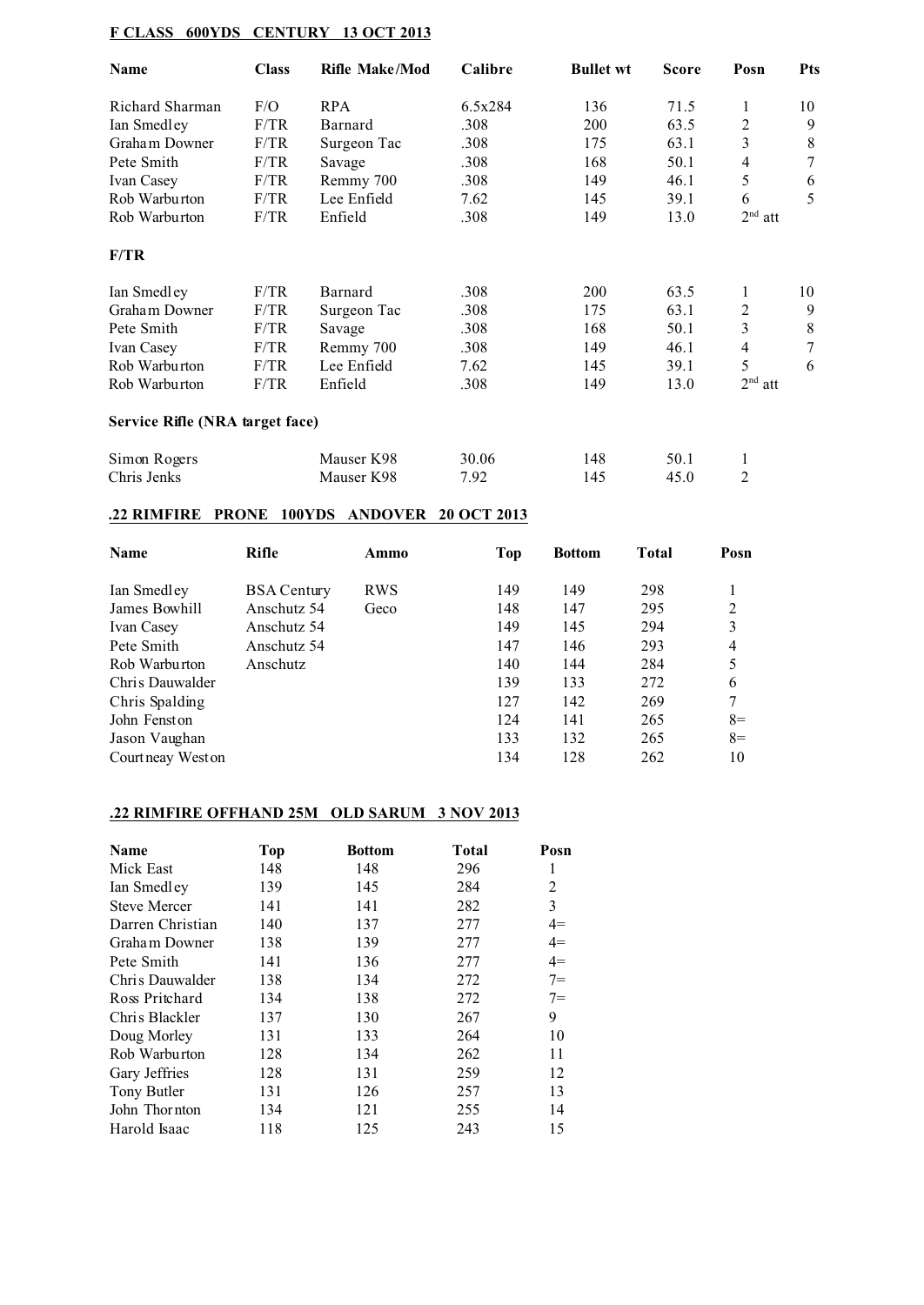| .22 RIMFIRE         | <b>TIMED &amp; PRECISION 1</b> |                | <b>OLD SARUM</b> | 3 NOV 2013 |                         |
|---------------------|--------------------------------|----------------|------------------|------------|-------------------------|
|                     |                                |                |                  |            |                         |
| Name                | <b>P1</b>                      | P <sub>2</sub> | P <sub>3</sub>   | Total      | Posn                    |
| Ed Warden           | 117.6                          | 120.5          | 59.3             | 296.14     | 1                       |
| Ian Smedley         | 118.3                          | 119.6          | 58.1             | 295.10     | $\overline{c}$          |
| Chris Dauwalder     | 116.2                          | 115.3          | 60.4             | 291.9      | $\overline{\mathbf{3}}$ |
| Mick East           | 119.4                          | 110.7          | 60.4             | 289.15     | 4                       |
| Darren Christian    | 112.1                          | 117.3          | 60.0             | 289.4      | 5                       |
| Graham Downer       | 112.3                          | 117.5          | 57.2             | 286.10     | 6                       |
| Chris Blackler      | 116.5                          | 113.1          | 57.0             | 286.6      | $\overline{7}$          |
| Sam Salter          | 111.1                          | 115.5          | 59.3             | 285.9      | $\,$ 8 $\,$             |
| Gary Jeffries       | 115.1                          | 111.0          | 56.0             | 282.1      | 9                       |
| Rob Warburton       | 111.1                          | 115.4          | 55.1             | 281.6      | 10                      |
| Chris Briggs        | 115.1                          | 107.0          | 59.1             | 281.2      | 11                      |
| John Thornton       | 108.1                          | 110.0          | 58.2             | 276.3      | 12                      |
| Doug Morley         | 105.0                          | 111.1          | 59.1             | 275.2      | 13                      |
| Harold Isaac        | 110.3                          | 110.0          | 54.1             | 274.4      | 14                      |
| Pete Smith          | 116.3                          | 100.0          | 54.0             | 270.3      | 15                      |
| Ross Pritchard      | 115.3                          | 111.1          | 10.0             | 236.4      | 16                      |
| Jim Smith           | 69.0                           | 105.1          | 54.0             | 228.1      | 17                      |
| <b>Steve Mercer</b> | 59.1                           | 112.1          | 55.1             | 226.3      | 18                      |
| Ian Smedley         | 119.5                          | 117.5          | 60.4             | 296.14     | 2 <sup>nd</sup><br>att  |
| Chris Blackler      | 113.3                          | 113.2          | 55.0             | 281.5      | 2 <sup>nd</sup><br>att  |

# **22 RIMFIRE BENCHREST GROUPING 25M OLD SARUM 3 NOV 2013 (S/auto only)**

| <b>Name</b>    | <b>Rifle</b>       | Ammo                  | Gp1   | Gp2   | Gp3   | Gp4   | Agg    | Posn       |
|----------------|--------------------|-----------------------|-------|-------|-------|-------|--------|------------|
| Mick East      | <b>MOA</b>         | SK Rifle Match        | 0.259 | 0.228 | 0.223 | 0.199 | 0.2273 |            |
| Ross Pritchard | Ruger $10/22$      | <b>RWS</b> Match      | 0.283 | 0.356 | 0.160 | 0.222 | 0.2553 | 2          |
| Simon Porter   | CZ                 | Eley Sport            | 0.366 | 0.370 | 0.248 | 0.216 | 0.3000 | 3 bolt act |
| Pete Smith     | Anschutz RX22      | <b>RWS</b> Match      | 0.236 | 0.375 | 0.457 | 0.312 | 0.3450 | 4          |
| Doug Morley    | Marlin 2000        | CCI Mini Mag          | 0.515 | 0.302 | 0.487 | 0.440 | 0.4360 | 5          |
| Harold Isaac   | Ruger 10/22        | <b>RWS</b> Target     | 0.471 | 0.315 | 0.609 | 0.438 | 0.4583 | 6          |
| Ian Smedley    | Colt M4            | Eley Team             | 0.461 | 0.996 | 0.508 | 0.372 | 0.5843 | 7          |
| Chris Blackler | $\mathrm{Sig}$ 522 | <b>RWS 50</b>         | 0.420 | 0.416 | 1.098 | 0.662 | 0.6490 | 8          |
| Gary Jeffries  | GSG 5              | Remmy Golden          | 0.553 | 0.549 | 0.975 | 0.537 | 0.6535 | 9          |
| Tony Butler    | Anschutz 525       | Eley Sport            | 1.017 | 0.336 | 0.763 | 1.295 | 0.8528 | 10         |
| Rob Warburton  | Ruger 10/22        | CCI                   | 0.872 | 1.223 | 0.804 | 0.761 | 0.9150 | 11         |
| Graham Downer  | $H\&K$             | <b>CCI/Eley Match</b> | 1.320 | 0.683 | 1.101 | 1.090 | 1.0485 | 12         |

### **.22 RIMFIRE PRONE 50YDS ANDOVER 10 NOV 2013**

| <b>Name</b>   | <b>Rifle Make</b>  | Ammo         | <b>Score</b> | Posn      |
|---------------|--------------------|--------------|--------------|-----------|
| Julian Mackie | Anschutz 54        | Geco!        | 235.4        |           |
| Ian Smedley   | <b>BSA Century</b> | RWS Match 50 | 231.1        | 2         |
| Pete Smith    | Anschutz 54        | RWS Match 50 | 229.5        | 3         |
| Paul Phillips | <b>BSA Century</b> | RWS Match 50 | 228.3        | 4         |
| James Bowhill | Anschutz 54        | Geco         | 220.2        | 5         |
| Graham Downer | Anschutz 54        | <b>CCI</b>   | 187.0        | 6         |
| Graham Downer | Anschutz           | RWS Match 50 | 233.7        | $2nd$ att |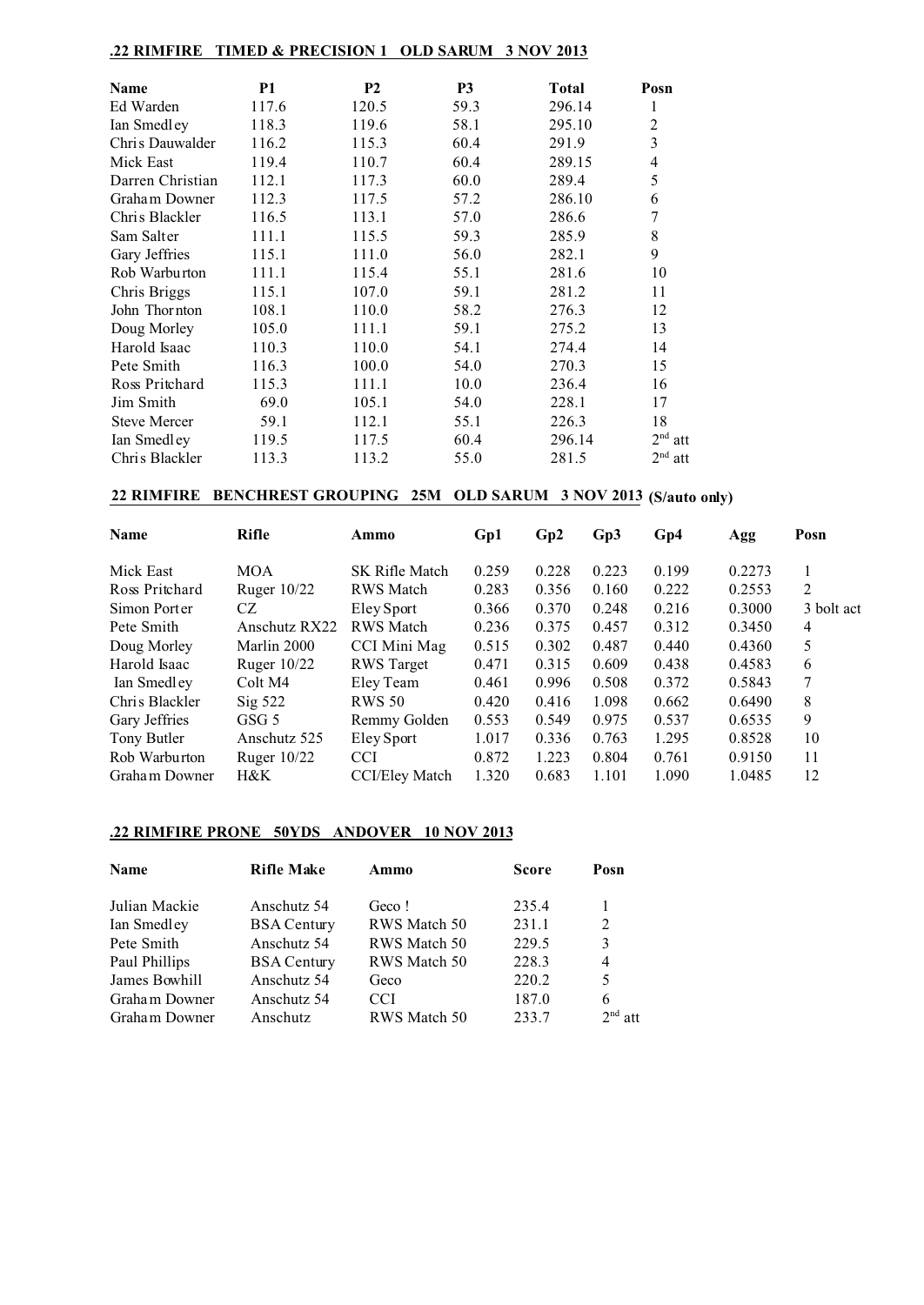#### **GALLERY RIFLE (CF) OFFHAND 25M OLD SARUM 17 NOV 2013**

| Name              | Top | <b>Bottom</b> | <b>Total</b> | Posn           | Points         |
|-------------------|-----|---------------|--------------|----------------|----------------|
| Mick East         | 140 | 148           | 288          | 1              | 10             |
| Ed Warden         | 142 | 141           | 283          | 2              | 9              |
| Ian Smedley       | 137 | 142           | 279          | 3              | 8              |
| Neil Wragg (G)    | 137 | 134           | 271          | 4<br>$30 - 30$ |                |
| Chris Blackler    | 136 | 133           | 269          | 5              | 7              |
| Simon Rogers      | 130 | 137           | 267          | $30 - 30$<br>6 |                |
| Julian Mackie     | 130 | 131           | 261          | $7 =$          | 5.5            |
| Pete Smith        | 135 | 126           | 261          | $7 =$          | 5.5            |
| Richard Clapp     | 135 | 123           | 258          | 9              | $\overline{4}$ |
| Hal Bohne         | 126 | 131           | 257          | $10=$          | 2.5            |
| Ross Pritchard    | 128 | 129           | 257          | $10=$          | 2.5            |
| Paul Phillips     | 129 | 124           | 253          | 12             |                |
| Harold Isaac      | 111 | 122           | 233          | 13             |                |
| <b>Tom Combes</b> | 116 | 109           | 225          | 14             |                |
| Stephen Monk (G)  | 107 | 116           | 223          | 15             |                |
| Darren Christian  | 114 | 106           | 220          | 16             |                |
| Tim Bamford (G)   | 109 | 100           | 209          | 17             |                |

#### **GALLERY RIFLE (CF) TIMED & PRECISION 1' OLD SARUM 17 NOV 2013**

| Name                | P <sub>1</sub> | P <sub>2</sub> | P <sub>3</sub> | <b>Total</b> | Posn           |
|---------------------|----------------|----------------|----------------|--------------|----------------|
| Mick East           | 120.10         | 120.9          | 60.5           | 300.24       | 1              |
| Ian Smedley         | 120.9          | 120.7          | 60.5           | 300.21       | 2              |
| Ed Warden           | 120.7          | 120.7          | 60.5           | 300.19       | 3              |
| Richard Clapp       | 120.5          | 120.5          | 60.2           | 300.12       | $\overline{4}$ |
| Pete Smith          | 119.3          | 119.5          | 59.4           | 297.12       | 5              |
| Sam Salter          | 117.2          | 120.6          | 60.1           | 297.9        | 6              |
| Chris Dauwalder     | 116.3          | 120.7          | 60.4           | 296.14       | 7              |
| Julian Mackie       | 116.3          | 119.7          | 60.6           | 295.16       | 8              |
| Paul Phillips       | 117.3          | 118.6          | 60.3           | 295.12       | 9              |
| Hal Bohne           | 118.2          | 118.5          | 59.1           | 295.8        | 10             |
| Chris Blackler      | 114.0          | 119.3          | 60.4           | 293.7        | 11             |
| Harold Isaac        | 114.3          | 117.4          | 59.1           | 290.8        | 12             |
| Duncan Chandler (G) | 113.3          | 117.2          | 59.3           | 289.8        | 13             |
| Neil Wragg (G)      | 120.6          | 108.4          | 60.6           | 288.16       | 14             |
| Tom Combes          | 114.1          | 117.4          | 57.0           | 288.5        | 15             |
| Simon Rogers        | 116.2          | 118.5          | 50.3           | 284.10       | 16             |
| Ross Pritchard      | 102.1          | 117.3          | 59.4           | 278.8        | 17             |
| Steve Monk (G)      | 114.1          | 118.2          | 40.2           | 272.5        | 18             |
| Ali Bamford         | 99.0           | 104.1          | 48.0           | 251.1        | 19             |
| Tim Bamford (G)     | 101.0          | 97.0           | 49.0           | 247.0        | 20             |

#### **.22 RIMFIRE BENCHREST 25M OLD SARUM 17 NOV 2013**

| <b>Name</b>       | <b>Rifle</b>       | Ammo             | <b>Score</b> | Posn |
|-------------------|--------------------|------------------|--------------|------|
| Mick East         | BSA Int Mk2        | SK Rifle Match   | 249.14       | 1    |
| Julian Mackie     | Anschutz 54        | <b>RWS 50</b>    | 249.12       | 2    |
| Ross Pritchard    | Anschutz 54        | SK               | 248.16       | 3    |
| Pete Smith        | Anschutz 54        | <b>RWS</b> Match | 247.14       | 4    |
| Steve Monk (G)    |                    |                  | 247.10       | 5    |
| Ian Smedley       | <b>BSA Century</b> | RWS Match 50     | 244.7        | 6    |
| Sam Salter        | Anschutz 54        | Lapua            | 242.9        | 7    |
| Tony Butler       | Anschutz 1813      | Eley Club        | 240.5        | 8    |
| Paul Phillips (G) | Anschutz 54        | RWS Match 50     | 236.4        | 9    |
| Ali Bamford       | Ruger 10/22        | <b>CCI</b>       | 228.5        | 10   |
| Harold Isaac      | Ruger 10/22        | RWS Target Rifle | 227.6        | 11   |
| Tim Bamford (G)   | Ruger $10/22$      | <b>CCI</b>       | 221.1        | 12   |
| Darren Christian  | Anschutz 54        | <b>CCI</b>       | 215.2        | 13   |
| No Name           |                    |                  | 189.1        | 14   |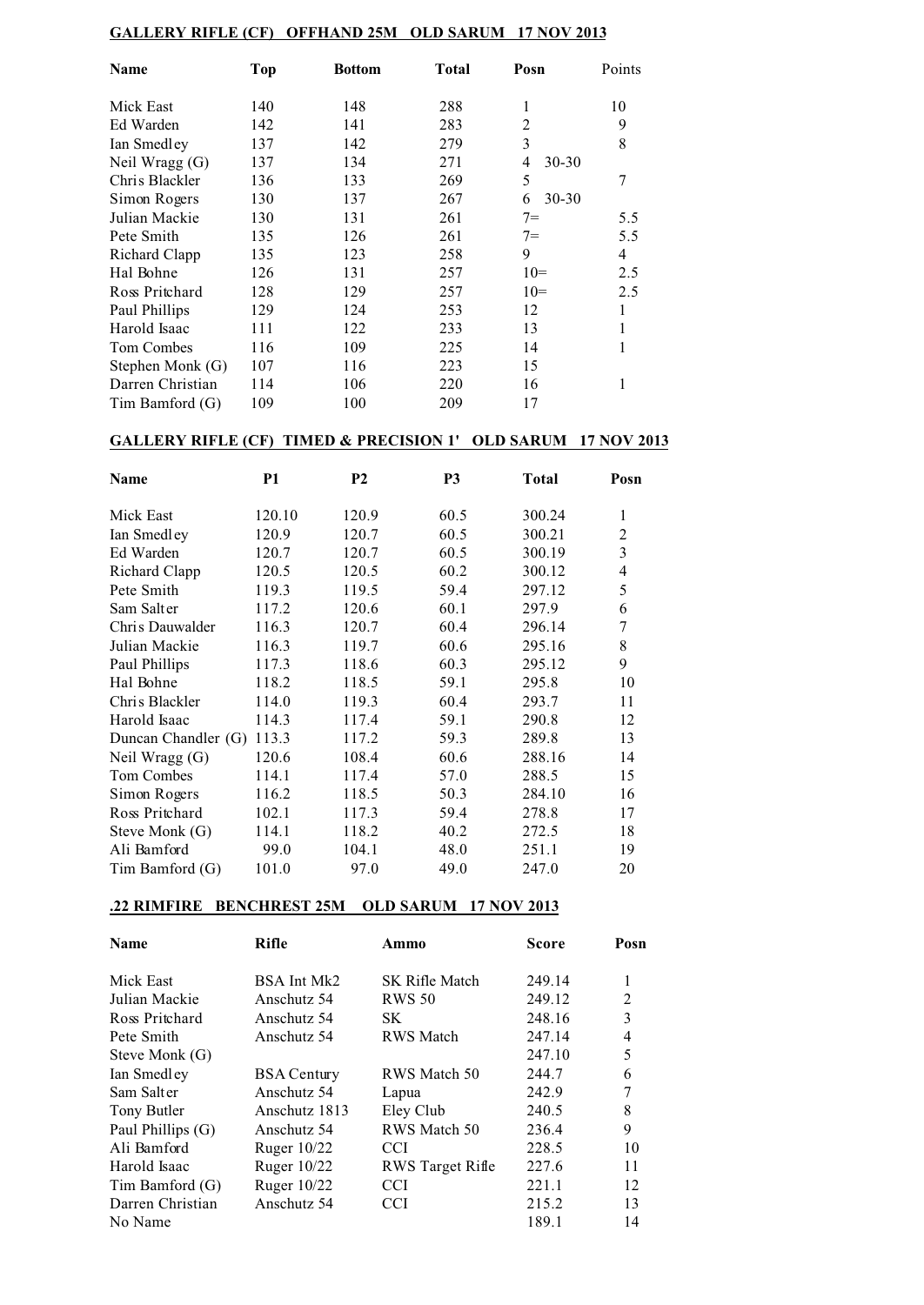#### **.22 RIMFIRE OFFHAND 25M OLD SARUM 1 DEC 2013**

| <b>Name</b>         | <b>Top</b> | <b>Bottom</b> | Total | Posn                   |
|---------------------|------------|---------------|-------|------------------------|
| Simon Osborne       | 164(17)    | 127(13)       | 291   | 1                      |
| Mick East           | 146        | 143           | 289   | 2                      |
| <b>Steve Mercer</b> | 145        | 140           | 285   | 3                      |
| Sam Salter          | 138        | 143           | 281   | 4                      |
| Ivan Casey          | 137        | 140           | 277   | 5                      |
| Chris Blackler      | 138        | 138           | 276   | 6                      |
| Ed Warden           | 135        | 140           | 275   | 7                      |
| Ross Pritchard      | 133        | 141           | 274   | 8                      |
| Bill Snook          | 141        | 131           | 272   | 9                      |
| Tony Butler         | 134        | 134           | 268   | $10=$                  |
| Darren Christian    | 131        | 137           | 268   | $10=$                  |
| Harold Isaac        | 139        | 127           | 266   | 12                     |
| Dave Jamieson       | 132        | 123           | 255   | 13                     |
| <b>Steve Monk</b>   | 123        | 129           | 252   | 14                     |
| Jason Vaughan       | 114        | 117           | 231   | 15                     |
| Mick East           | 147        | 145           | 292   | 2 <sup>nd</sup><br>att |

#### **.22 RIMFIRE AMERICA MATCH OLD SARUM 1 DEC 2013**

| Name                | P1 | <b>P2</b> | P3 | <b>Total</b> | Posn  |
|---------------------|----|-----------|----|--------------|-------|
| Mick East           | 99 | 96        | 97 | 292          |       |
| <b>Steve Mercer</b> | 95 | 97        | 97 | 289          | 2     |
| Simon Osborne       | 96 | 94        | 93 | 283          | 3     |
| Chris Blackler      | 92 | 93        | 92 | 277          | 4     |
| Chris Dauwalder     | 89 | 94        | 90 | 273          | $5=$  |
| Ed Warden           | 94 | 87        | 92 | 273          | $5=$  |
| Darren Christian    | 93 | 90        | 89 | 272          | 7     |
| Ross Pritchard      | 84 | 84        | 89 | 257          | 8     |
| Tony Butler         | 89 | 88        | 77 | 254          | 9     |
| Harold Isaac        | 80 | 87        | 86 | 253          | 10    |
| Jason Vaughan       | 87 | 82        | 76 | 245          | 11    |
| <b>Bill Snook</b>   | 80 | 82        | 82 | 244          | 12    |
| Nigel Casperd       | 75 | 84        | 83 | 242          | $13=$ |
| Dave Jamieson       | 84 | 81        | 77 | 242          | $13=$ |
| Sam Salter          | 89 | 53        | 90 | 232          | 15    |
| Oli Casperd         | 47 | 52        | 70 | 169          | 16    |

#### **.22 RIMFIRE MULTI-TARGET OLD SARUM 1 DEC 2013**

| Name                | Left | <b>Right</b> | Total  | Posn      |
|---------------------|------|--------------|--------|-----------|
| Mick East           | 54.4 | 53.5         | 107.9  | 1         |
| Ed Warden           | 54.6 | 52.4         | 106.10 | 2         |
| <b>Steve Mercer</b> | 49.3 | 54.3         | 103.6  | 3         |
| Sam Salter          | 53.2 | 49.1         | 102.3  | 4         |
| Chris Blackler      | 52.1 | 48.1         | 100.2  | 5         |
| Darren Christian    | 47.3 | 49.2         | 96.5   | 6         |
| Ivan Casey          | 43.1 | 53.2         | 96.3   | 7         |
| Chris Dauwalder     | 43.1 | 48.1         | 91.2   | 8         |
| Ross Pritchard      | 41.1 | 49.3         | 90.4   | 9         |
| Harold Isaac        | 44.0 | 40.2         | 84.2   | 10        |
| Dave Jamieson       | 41.2 | 40.0         | 81.2   | 11        |
| Simon Osborne       | 36.1 | 44.0         | 80.1   | 12        |
| Bill Snook          | 33.0 | 26.0         | 59.0   | 13        |
| Jason Vaughan       | 27.0 | 30.0         | 57.0   | 14        |
| Steve Monk          | 15.0 | 15.0         | 30.0   | 15        |
| Ivan Casey          | 45.0 | 49.0         | 94.0   | $2nd$ att |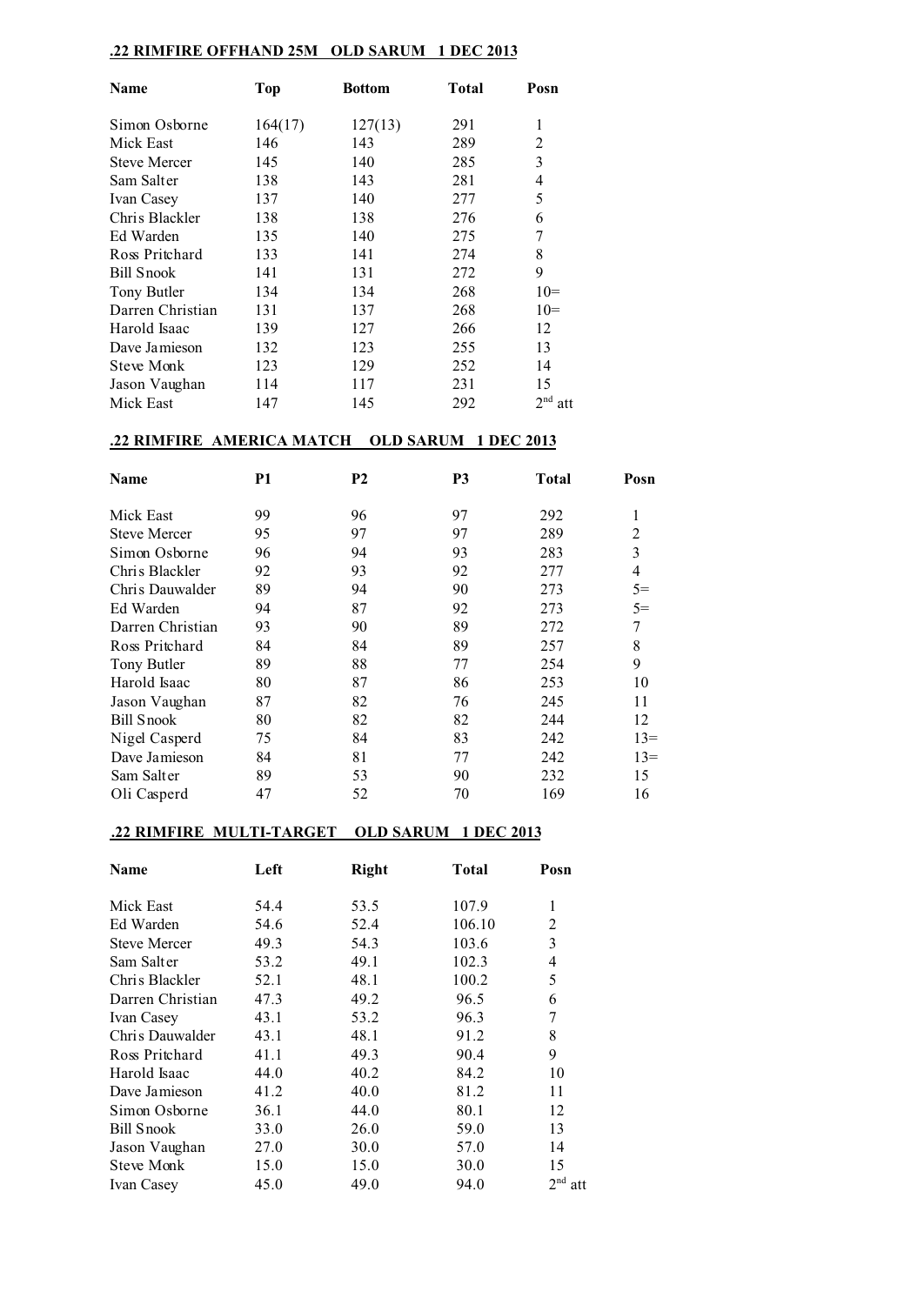### **.22 RIMFIRE PRONE 50YDS 8 DEC 2013**

| <b>Name</b>   | <b>Rifle Make</b>  | Ammo              | <b>Score</b> | Posn           |
|---------------|--------------------|-------------------|--------------|----------------|
| Pete Smith    | Anschutz 54        | <b>RWS</b> Match  | 240.6        | 1              |
| Simon Rogers  | Anschutz 54        | <b>RWS</b>        | 235.3        | $\overline{2}$ |
| Ian Smedley   | <b>BSA Century</b> | <b>RWS</b> Target | 232.6        | 3              |
| James Bowhill | Anschutz           | Geco              | 221.2        | 4              |
| Ivan Casey    | Anschutz 54        |                   | 217.7        | 5              |
| Paul Phillips | <b>BSA</b>         |                   | 215.1        | 6              |
| Steve Monk    |                    |                   | 215.0        | 7              |
| Rob Warburton | Anschutz 54        | CCI               | 187.2        | 8              |
| Chris Jenks   | CZ 452             | Geco              | 173.2        | 9              |
| Noel Smith    |                    |                   | 172.2        | 10             |
| Pete Smith    | Anschutz 54        | <b>RWS</b> Target | 240.3        | $2nd$ att      |
| Chris Jenks   | CZ 452             | Geco              | 174.2        | $2nd$ att      |

# **F CLASS 300YDS CENTURY 15 DEC 2013**

| <b>Name</b>          | <b>Class</b> | <b>Rifle Make/Mod</b> | Calibre | <b>Bullet wt</b> | <b>Score</b> | Posn           | <b>Pts</b>     |
|----------------------|--------------|-----------------------|---------|------------------|--------------|----------------|----------------|
| Sam Salter           | F/O          | <b>RPA</b>            | 6.5x55  | 139              | 74.8         | 1              | 10             |
| Ross Pritchard       | F/O          | Barnard               | 6.5x47  | 140              | 74.7         | $\overline{2}$ | 9              |
| Richard Sharman      | F/O          | <b>RPA</b>            | 6.5x284 | 136              | 74.6         | $\overline{3}$ | 8              |
| Mick East            | F/TR         | Tikka M55             | .223    | 80               | 72.6         | $4=$           | 6.5            |
| Pete Smith           | F/TR         | Dolphin Nesika        | .308    | 155              | 72.6         | $4=$           | 6.5            |
| Mick East            | F/O          | Remington 700         | .308    | 155              | 70.4         | 6              |                |
| Steve Jugg           | F/O          | <b>GBR</b>            | 6.5x47  | 139              | 61.2         | $\overline{7}$ | 5              |
| Simon Rogers         | F/TR         | Remington 700         | .308    | 155              | 61.1         | 8              | $\overline{4}$ |
| Gary Jeffries        | F/O          | Carl Gustaf           | 6.5x55  | 139              | 54.0         | 9              | $\mathfrak{Z}$ |
| Rob Warburton        | F/O          | Carl Gustaf           | 6.5x47  | 139              | 52.1         | 10             | $\overline{2}$ |
| Rob Warburton        | F/TR         | Remington 700         | .223    | 55?              | 51.1         | 11             |                |
| Ivan Casey           | F/TR         | Remington 700         | .223    | 55               | 33.1         | 12             | 1              |
| Ross Pritchard       | F/TR         | Remington 700         | .223    | 80               | 0.0          | Problems       |                |
| F/TR                 |              |                       |         |                  |              |                |                |
| Mick East            | F/TR         | Tikka M55             | .223    | 80               | 72.6         | $1 =$          | 9.5            |
| Pete Smith           | F/TR         | Dolphin Nesika        | .308    | 155              | 72.6         | $1 =$          | 9.5            |
| Simon Rogers         | F/TR         | Remington 700         | .308    | 155              | 61.1         | 3              | 8              |
| Rob Warburton        | F/TR         | Remington 700         | .223    | 55?              | 51.1         | 4              | 7              |
| Ivan Casey           | F/TR         | Remington 700         | .223    | 55               | 33.1         | 5              | 6              |
| Ross Pritchard       | F/TR         | Remington 700         | .223    | 80               | 0.0          | Problems       |                |
| Service - NRA target |              |                       |         |                  |              |                |                |
| <b>Bruce Ellis</b>   |              | Carl Gustaf           | 6.5x55  | 139              | 70.4         | 1              |                |
| Ivan Casey           |              | Mauser                | 7.62    | 155              | 49.1         | $\overline{c}$ |                |
| Chris Jenks          |              | Mauser K98            | 7.92    |                  | 42.0         | 3              |                |
| Chris Jenks          |              | Mauser K98            | 7.92    |                  | 33.0         | $2nd$ att      |                |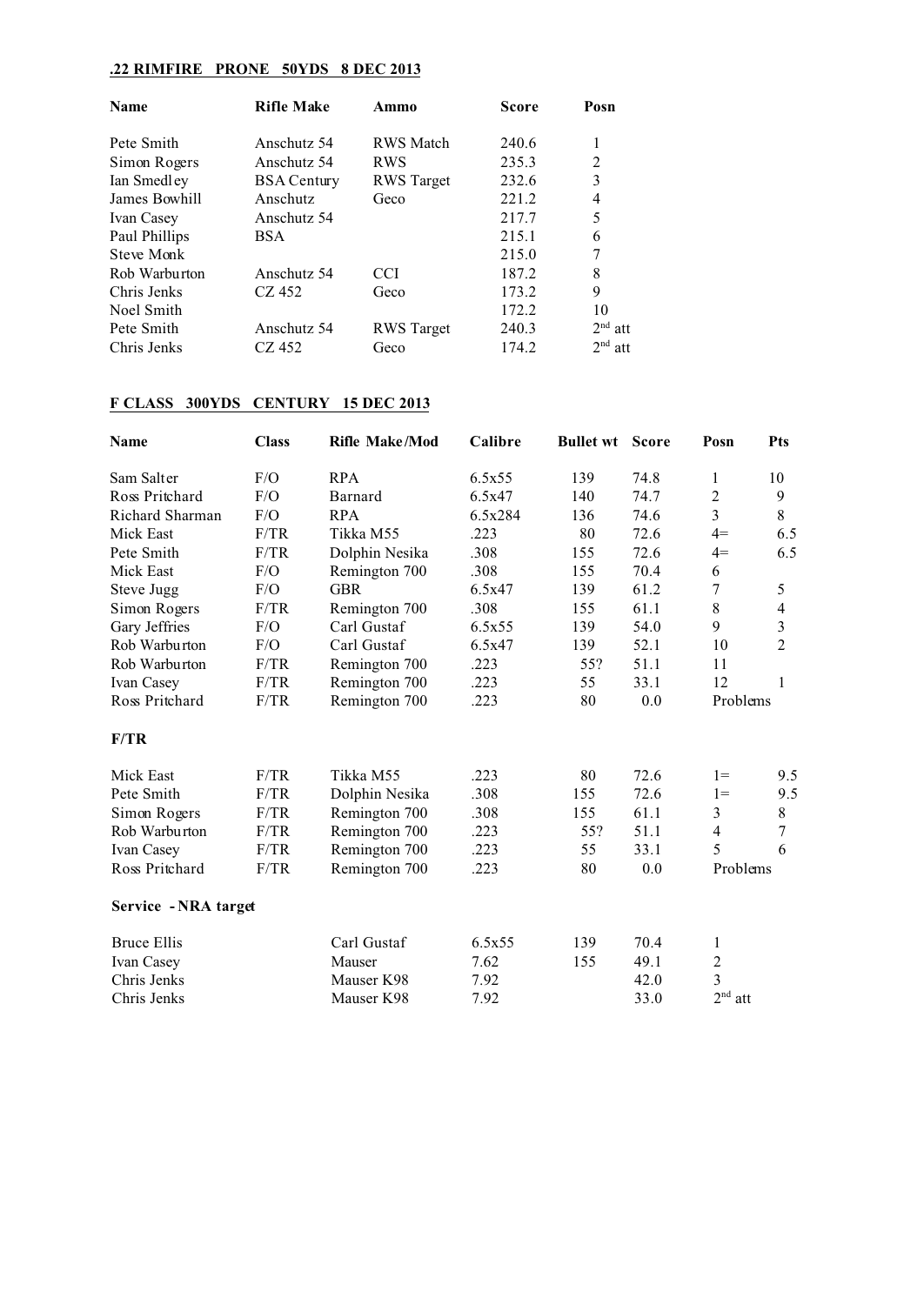# **AGGREGATE RESULTS 2013-2014**

**F Class Open** (Best 7 to count) A total of **25** club members took part in this competition

| Ross Pritchard      | 10           | 8   | 9            |    | 9              | 36                                    |
|---------------------|--------------|-----|--------------|----|----------------|---------------------------------------|
| Mick East           | 9            | 10  | 10           |    | 6.5            | 35.5                                  |
| Richard Sharman     | 8            | 9   |              | 10 | 8              | 35                                    |
| Ian Smedley         | 7            | 7   | 6            | 9  |                | 29                                    |
| Pete Smith          | 6            |     | 7            | 7  | 6.5            | 26.5                                  |
| Sam Salter          |              |     | 8            |    | 10             | 18                                    |
| Graham Downer       |              | 5   |              | 8  |                | 13                                    |
| Gary Jeffries       | 1            | 6   | $\mathbf{1}$ |    | 3              | 11                                    |
| Rob Warburton       | 2            |     | $\mathbf{1}$ | 5  | $\overline{c}$ | 10                                    |
| Ivan Casey          | $\mathbf{1}$ |     | $\mathbf{1}$ | 6  | 1              | 9                                     |
| Tom Combes          | 4            |     | 5            |    |                | 9                                     |
| Peter Kiy           | 5            |     | $\mathbf{1}$ |    |                |                                       |
| Steve Jugg          |              |     |              |    | 5              | $\begin{array}{c} 6 \\ 5 \end{array}$ |
| Doug Morley         |              |     | 4            |    |                | $\overline{4}$                        |
| Simon Rogers        |              |     |              |    | 4              | $\overline{\mathcal{L}}$              |
| Chris Dauwalder     |              | 3.5 |              |    |                | 3.5                                   |
| John Fenston        |              | 3.5 |              |    |                | 3.5                                   |
| Chris Blackler      |              |     | 3            |    |                | $\mathfrak{Z}$                        |
| <b>Bruce Ellis</b>  | 3            |     |              |    |                | $\frac{3}{3}$                         |
| Chris Spalding      |              | 2   | 1            |    |                |                                       |
| Harold Isaac        |              |     | 1.5          |    |                | 1.5                                   |
| Richard Turner      |              |     | 1.5          |    |                | 1.5                                   |
| <b>Steve Mercer</b> | 1            |     |              |    |                | 1                                     |
| Tony Butler         | 1            |     |              |    |                | 1                                     |
| Jon Boughton        | 1            |     |              |    |                | 1                                     |
|                     |              |     |              |    |                |                                       |

**Name 4 Aug 18 Aug 8 Sep 13 Oct 15 Dec Total**

**F Class TR** (Best 7 to count) A total of **17** club members took part in this competition

| Name                |    |    |     |    | 4 Aug 18 Aug 8 Sep 13 Oct 15 Oct Total |      |
|---------------------|----|----|-----|----|----------------------------------------|------|
| Mick East           | 10 | 9  | 9   |    | 9.5                                    | 37.5 |
| Ian Smedley         | 9  | 10 | 8   | 10 |                                        | 37   |
| Pete Smith          | 8  |    | 10  | 8  | 9.5                                    | 35.5 |
| Rob Warburton       | 7  |    | 3   | 6  | 7                                      | 23   |
| Ivan Casey          | 2  |    | 1   | 7  | 6                                      | 16   |
| Graham Downer       |    | 7  |     | 9  |                                        | 16   |
| Gary Jeffries       | 3  | 8  | 2   |    |                                        | 13   |
| Simon Rogers        |    |    |     |    | 8                                      | 8    |
| Tom Combes          | 6  |    | 1   |    |                                        | 7    |
| Ross Pritchard      |    |    | 7   |    |                                        | 7    |
| Chris Blackler      |    |    | 6   |    |                                        | 6    |
| Chris Dauwalder     |    | 6  |     |    |                                        | 6    |
| <b>Steve Mercer</b> | 5  |    |     |    |                                        | 5    |
| Chris Spalding      |    | 5  |     |    |                                        | 5    |
| Harold Isaac        |    |    | 4.5 |    |                                        | 4.5  |
| Richard Turner      |    |    | 4.5 |    |                                        | 4.5  |
| Tony Butler         | 4  |    |     |    |                                        | 4    |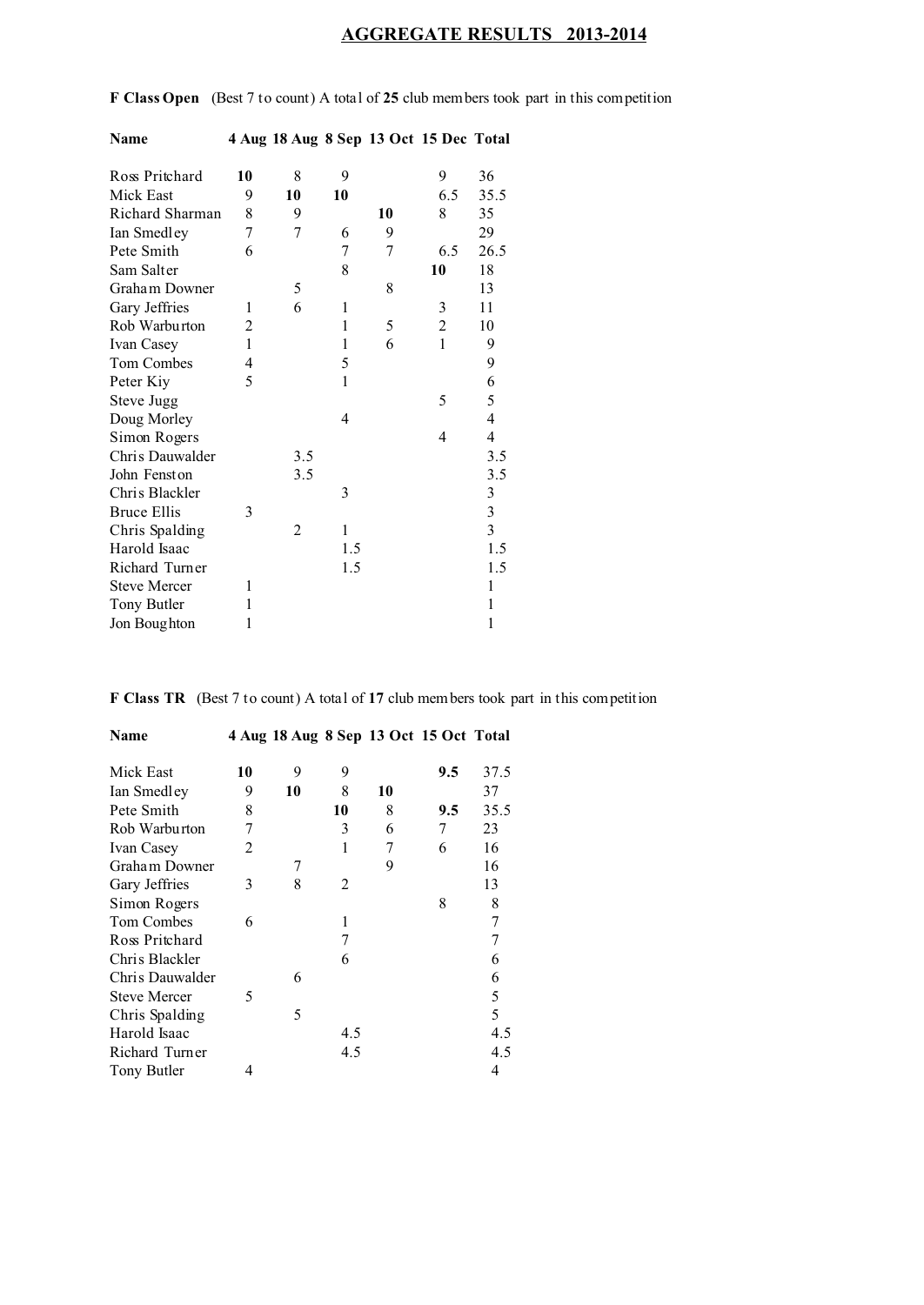| Mick East        | 9             | 10 | 10 | 10 | 10 | 49                       |
|------------------|---------------|----|----|----|----|--------------------------|
| Ross Pritchard   | 10            |    |    | 9  | 8  | 27                       |
| Julian Mackie    | 8             |    | 8  |    | 9  | 25                       |
| Pete Smith       |               | 8  |    | 8  | 7  | 23                       |
| Ian Smedley      |               | 5  | 5  | 5  | 6  | 21                       |
| Harold Isaac     | 1             | 7  | 2  | 6  | 2  | 18                       |
| Chris Blackler   | 3             | 9  | 1  | 4  |    | 17                       |
| Tony Butler      | 5             |    | 4  | 2  | 4  | 15                       |
| Sam Salter       |               |    | 9  |    | 5  | 14                       |
| Doug Morley      |               | 6  |    | 7  |    | 13                       |
| Simon Porter     | 7             |    | 6  |    |    | 13                       |
| Gary Jeffries    | 4             |    | 3  | 3  |    | 10                       |
| Rob Warburton    |               |    | 7  | 1  |    | 8                        |
| Ivan Casey       | 6             |    | 1  |    |    | $\overline{7}$           |
| Chris Jenks      |               | 4  |    |    |    | $\overline{\mathcal{L}}$ |
| Ali Bamford      |               |    |    |    | 3  | $\mathfrak{Z}$           |
| Darren Christian |               |    | 1  |    | 1  | $\overline{c}$           |
| Ed Warden        | $\mathcal{L}$ |    |    |    |    | $\overline{2}$           |
| Jason Vaughan    | 1             |    |    |    |    | $\mathbf{1}$             |
| Richard Turner   |               |    | 1  |    |    | $\mathbf{1}$             |
| Chris Briggs     |               |    | 1  |    |    | 1                        |
| Graham Downer    |               |    |    | 1  |    | 1                        |
|                  |               |    |    |    |    |                          |

**Name 11 Aug 1 Sep 15 Sep 3 Nov 17 Nov Total**

**.22 Rimfire Prone** (Best 8 to count) A total of **23** club members took part in this competition

| Name               |                |   | 25 Aug 29 Sep 20 Oct 10 Nov 8 Dec Total |    |    |                |
|--------------------|----------------|---|-----------------------------------------|----|----|----------------|
| Ian Smedley        | 10             |   | 10                                      | 9  | 8  | 37             |
| Pete Smith         |                | 9 | 7                                       | 8  | 10 | 34             |
| James Bowhill      | 8              |   | 9                                       | 6  | 7  | 30             |
| Ivan Casey         | 6              | 4 | 8                                       |    | 6  | 24             |
| Simon Rogers       | 9              |   |                                         |    | 9  | 18             |
| Jason Slater       | 7              | 9 |                                         |    |    | 16             |
| Rob Warburton      |                | 5 | 6                                       |    | 3  | 14             |
| Paul Phillips      |                |   |                                         | 7  | 5  | 12             |
| Nancy Shering      | 5              | 7 |                                         |    |    | 12             |
| Julian Mackie      |                |   |                                         | 10 |    | 10             |
| <b>Bruce Ellis</b> | 3              | 6 |                                         |    |    | 9              |
| Simon Porter       |                | 9 |                                         |    |    | 9              |
| Chris Dauwalder    |                |   | 5                                       |    |    | 5              |
| Graham Downer      |                |   |                                         | 5  |    | 5              |
| SamAnsell          | 4              |   |                                         |    |    | 4              |
| <b>Steve Monk</b>  |                |   |                                         |    | 4  | $\overline{4}$ |
| Noel Smith         |                | 3 |                                         |    | 1  | 4              |
| Chris Spalding     |                |   | 4                                       |    |    | 4              |
| Jason Vaughan      | 1              |   | 2.5                                     |    |    | 3.5            |
| John Fenston       |                |   | 2.5                                     |    |    | 2.5            |
| Chris Blackler     | $\mathfrak{D}$ |   |                                         |    |    | $\overline{c}$ |
| Chris Jenks        |                |   |                                         |    | 2  | $\overline{2}$ |
| Court neay West on |                |   | 1                                       |    |    | $\mathbf{1}$   |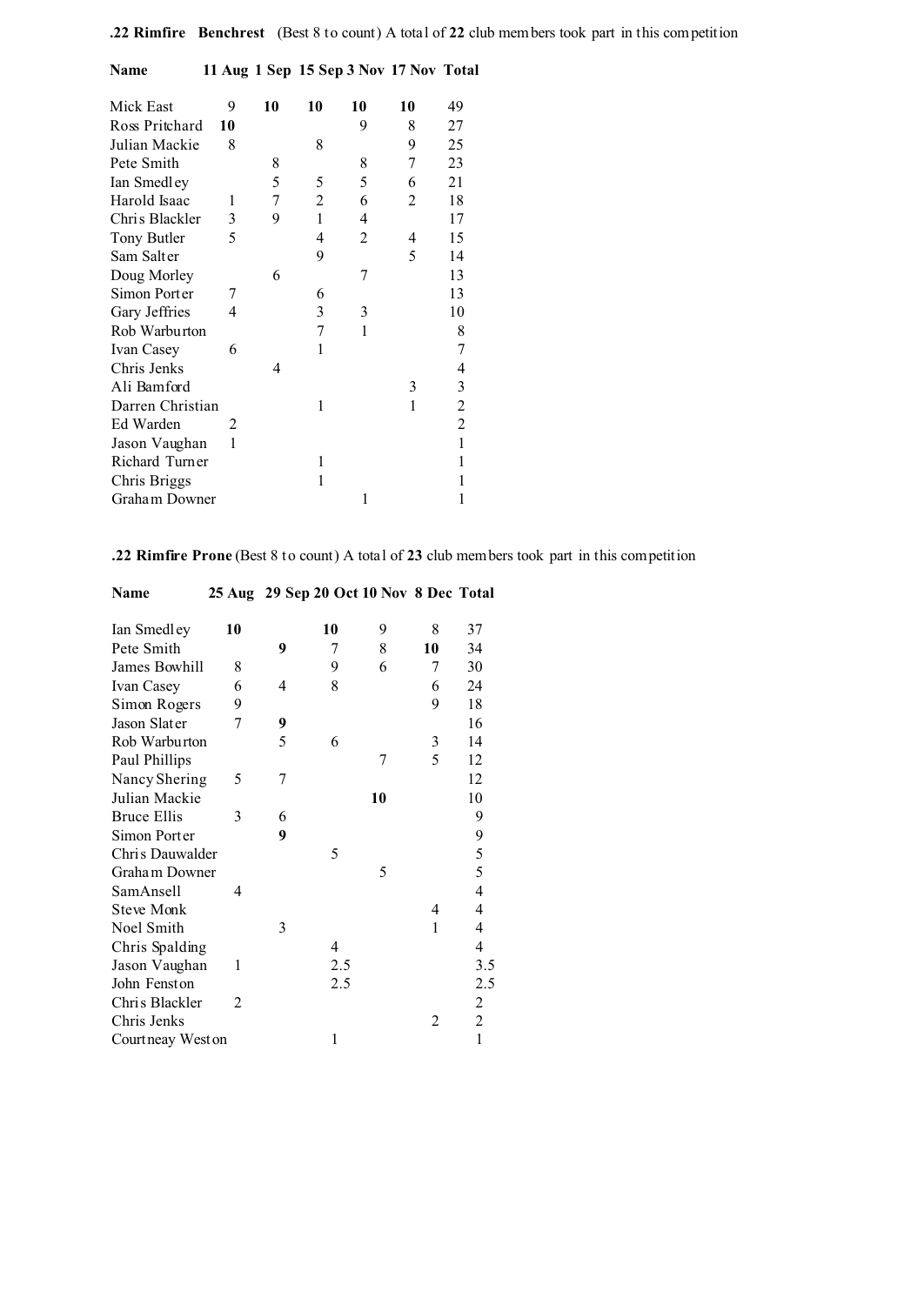| Name                |                | 21 Jul 11 Aug 22 Sep 3 Nov 1 Dec Total |                |                |                |                          |
|---------------------|----------------|----------------------------------------|----------------|----------------|----------------|--------------------------|
| Mick East           | 10             | 10                                     | 6.5            | 10             | 9              | 45.5                     |
| <b>Steve Mercer</b> | 5              | $\overline{4}$                         | 6.5            | 8              | 8              | 31.5                     |
| Ed Warden           | 9              | 8                                      | 5              |                | $\overline{4}$ | 26                       |
| Ian Smedley         | 8              |                                        | 8              | 9              |                | 25                       |
| Simon Osborne       |                | 9                                      |                |                | 10             | 19                       |
| Ross Pritchard      | 5              | 5.5                                    | $\overline{2}$ | 3.5            | 3              | 19                       |
| Graham Downer       | 1              | 1                                      | 10             | 6              |                | 18                       |
| Simon East          | 7              |                                        | 9              |                |                | 16                       |
| Darren Christian    | 3              |                                        | $\overline{3}$ | 6              | 1              | 13                       |
| Chris Blackler      |                | 5.5                                    |                | $\overline{2}$ | 5              | 12.5                     |
| Pete Smith          | 5              |                                        |                | 6              |                | 11                       |
| Sam Salter          |                |                                        | 1              |                | 7              | 8                        |
| Chris Dauwalder     |                |                                        | 4              | 3.5            |                | 7.5                      |
| Ivan Casey          |                |                                        | $\mathbf{1}$   |                | 6              | $\overline{7}$           |
| Richard Salter      |                | 7                                      |                |                |                | $\overline{7}$           |
| Gary Jeffries       | 1              | 1                                      | 1              | 1              |                | $\overline{\mathcal{A}}$ |
| Tony Butler         | 1              |                                        | 1              | 1              | 1              | $\overline{\mathbf{4}}$  |
| Harold Isaac        | 1              | 1                                      |                | $\mathbf{1}$   | 1              | 4                        |
| Chris Jenks         |                | $\overline{3}$                         |                |                |                | 3                        |
| <b>Bill Snook</b>   | 1              |                                        |                |                | $\overline{c}$ | 3                        |
| Rob Warburton       | 1              |                                        | $\mathbf{1}$   | $\mathbf{1}$   |                | $\overline{\mathbf{3}}$  |
| Paul Storrer        | $\overline{c}$ |                                        |                |                |                | $\overline{c}$           |
| John Thornton       |                | $\mathbf{1}$                           |                | 1              |                | $\overline{c}$           |
| Court neay West on  |                | $\mathbf{1}$                           | 1              |                |                | $\overline{c}$           |
| Tom Combes          |                | 1.5                                    |                |                |                | 1.5                      |
| Matt Grant          |                | 1.5                                    |                |                |                | 1.5                      |
| Peter Kiy           | 1              |                                        |                |                |                | $\mathbf{1}$             |
| Julian Mackie       |                | 1                                      |                |                |                | $\mathbf{1}$             |
| Noel Smith          |                |                                        | 1              |                |                | $\mathbf{1}$             |
| Chris Briggs        |                |                                        | $\mathbf{1}$   |                |                | 1                        |
| Doug Morley         |                |                                        |                | $\mathbf{1}$   |                | $\mathbf{1}$             |
| Dave Jamieson       |                |                                        |                |                | 1              | $\mathbf{1}$             |
| <b>Steve Monk</b>   |                |                                        |                |                | $\mathbf{1}$   | $\mathbf{1}$             |
| Jason Vaughan       |                |                                        |                |                | $\mathbf{1}$   | 1                        |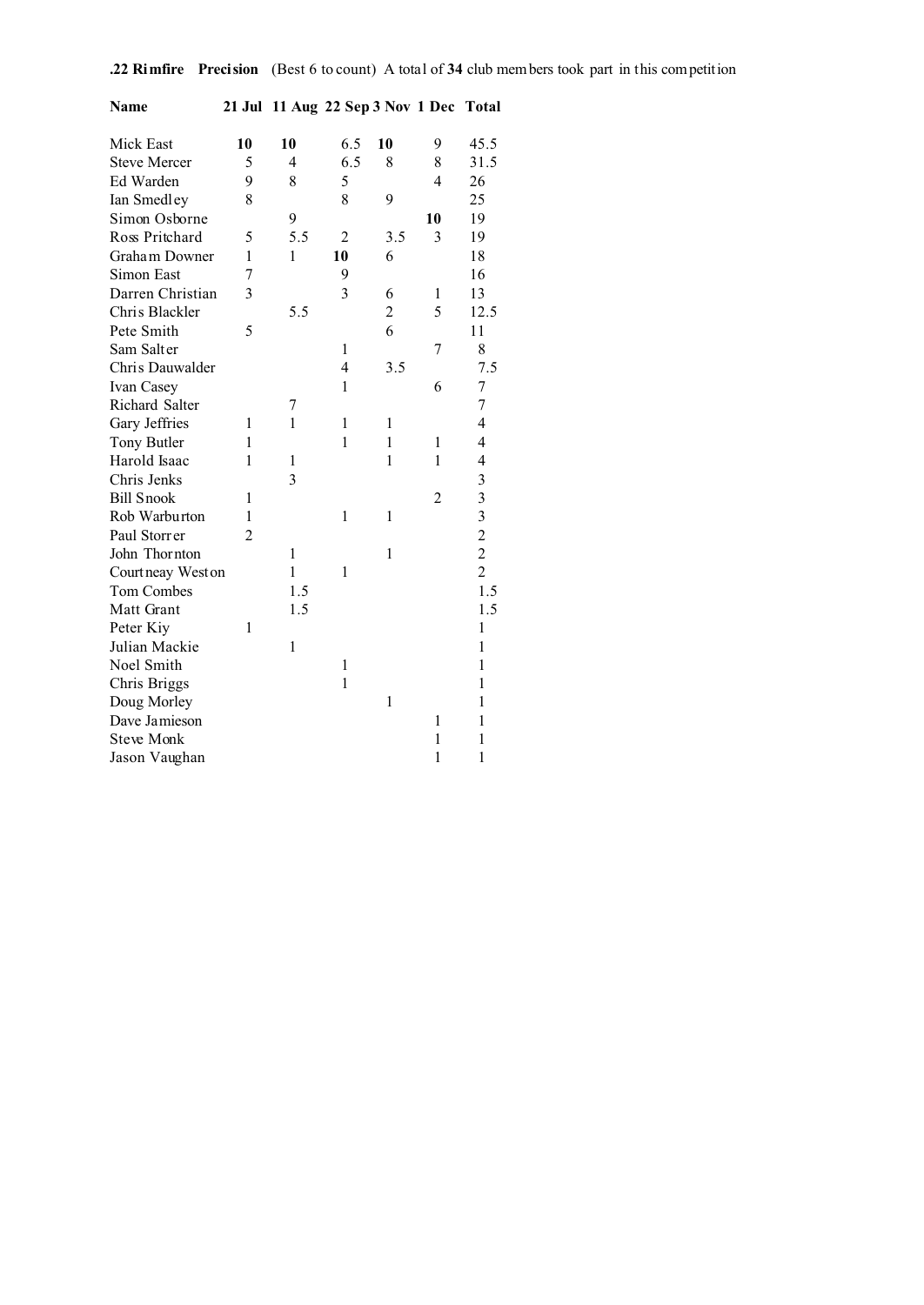**.22 Rimfire Speed** (Best 8 to count)A total of **38** club members took part in this competition

| ın<br>o |
|---------|
|---------|

### **Name 7 Jul 11 Aug 1 Sep 22 Sep 3 Nov 1 Dec 1 Dec Total**

| Mick East           | 10             | 9              | 10             | 5.5            | 7              | 10                      | 10             | 61.5           |
|---------------------|----------------|----------------|----------------|----------------|----------------|-------------------------|----------------|----------------|
| Ed Warden           |                | $\overline{7}$ | 7              | 10             | 10             | 5.5                     | 9              | 48.5           |
| Chris Dauwalder     | 8              | 6              | 4.5            | 5.5            | 8              | 5.5                     | 3              | 40.5           |
| Ian Smedley         | 9              |                | 9              | 9              | 9              |                         |                | 36             |
| Darren Christian    | $\overline{4}$ |                | 8              | $\overline{2}$ | 6              | $\overline{4}$          | 5              | 29             |
| Chris Blackler      |                | 3              | $\overline{c}$ |                | $\overline{4}$ | 7                       | 6              | 22             |
| Ross Pritchard      |                | 8              |                | $\sqrt{ }$     | $\mathbf{1}$   | $\overline{\mathbf{3}}$ | $\overline{2}$ | 21             |
| Sam Salter          |                |                | $\mathbf 1$    | 8              | $\overline{3}$ | $\mathbf{1}$            | $\overline{7}$ | 20             |
| <b>Steve Mercer</b> |                |                |                |                | $\mathbf{1}$   | 9                       | 8              | 18             |
| Simon Osborne       |                | 1              |                |                |                | 8                       | $\mathbf{1}$   | 10             |
| Richard Salter      |                | 10             |                |                |                |                         |                | 10             |
| Graham Downer       |                | $\mathbf{1}$   |                | 3.5            | 5              |                         |                | 9.5            |
| Gary Jeffries       |                | $\overline{4}$ |                | 3.5            | $\overline{c}$ |                         |                | 9.5            |
| Tom Combes          |                | $\overline{2}$ | 6              |                |                |                         |                | $\,$ $\,$      |
| Noel Smith          | 7              |                |                | $\mathbf{1}$   |                |                         |                | 8              |
| Ivan Casey          | $\overline{c}$ |                |                |                |                |                         | $\overline{4}$ | 6              |
| Simon East          | 6              |                |                |                |                |                         |                | 6              |
| Harold Isaac        | $\mathbf{1}$   | $\mathbf{1}$   | $\mathbf{1}$   |                | $\mathbf{1}$   | $\mathbf{1}$            | $\mathbf{1}$   | 6              |
| Sam Ansell          | 5              |                |                |                |                |                         |                | 5              |
| Tony Butler         | $\mathbf{1}$   |                | $\mathbf{1}$   | $\mathbf{1}$   |                | $\overline{2}$          |                | 5              |
| Julian Mackie       |                | 5              |                |                |                |                         |                | 5              |
| Steve Jugg          |                |                | 4.5            |                |                |                         |                | 4.5            |
| Pete Smith          |                |                | 3              |                | $\mathbf{1}$   |                         |                | 4              |
| Richard Clapp       | 3              |                |                |                |                |                         |                | 3              |
| <b>Bill Snook</b>   |                |                | $\mathbf{1}$   |                |                | 1                       | $\mathbf{1}$   | 3              |
| Jason Vaughan       |                | $\mathbf{1}$   |                |                |                | $\mathbf{1}$            | $\mathbf{1}$   | 3              |
| Nigel Casperd       |                |                |                | $\mathbf{1}$   |                | 1                       |                | $\overline{c}$ |
| Dave Jamieson       |                |                |                |                |                | 1                       | $\mathbf{1}$   | $\overline{c}$ |
| Chris Jenks         |                | $\mathbf{1}$   | $\,1$          |                |                |                         |                | $\overline{c}$ |
| Doug Morley         |                |                | $\mathbf{1}$   |                | $\mathbf{1}$   |                         |                | $\overline{c}$ |
| Jason Slater        |                |                | $\mathbf{1}$   | $\,1$          |                |                         |                | $\overline{c}$ |
| Jim Smith           |                |                |                | $\mathbf{1}$   | $\mathbf{1}$   |                         |                | $\overline{c}$ |
| John Thornton       |                |                | $\mathbf{1}$   |                | $\mathbf{1}$   |                         |                | $\overline{c}$ |
| Rob Warburton       |                |                |                | $\mathbf 1$    | $\mathbf 1$    |                         |                | $\overline{c}$ |
| Courtneay West on   |                |                |                | $\mathbf{1}$   |                |                         |                | $\mathbf{1}$   |
| Chris Briggs        |                |                |                |                | $\mathbf{1}$   |                         |                | $\mathbf{1}$   |
| Oli Casperd         |                |                |                |                |                | $\,1$                   |                | $\mathbf{1}$   |
| <b>Steve Monk</b>   |                |                |                |                |                |                         | $\mathbf{1}$   | $\mathbf{1}$   |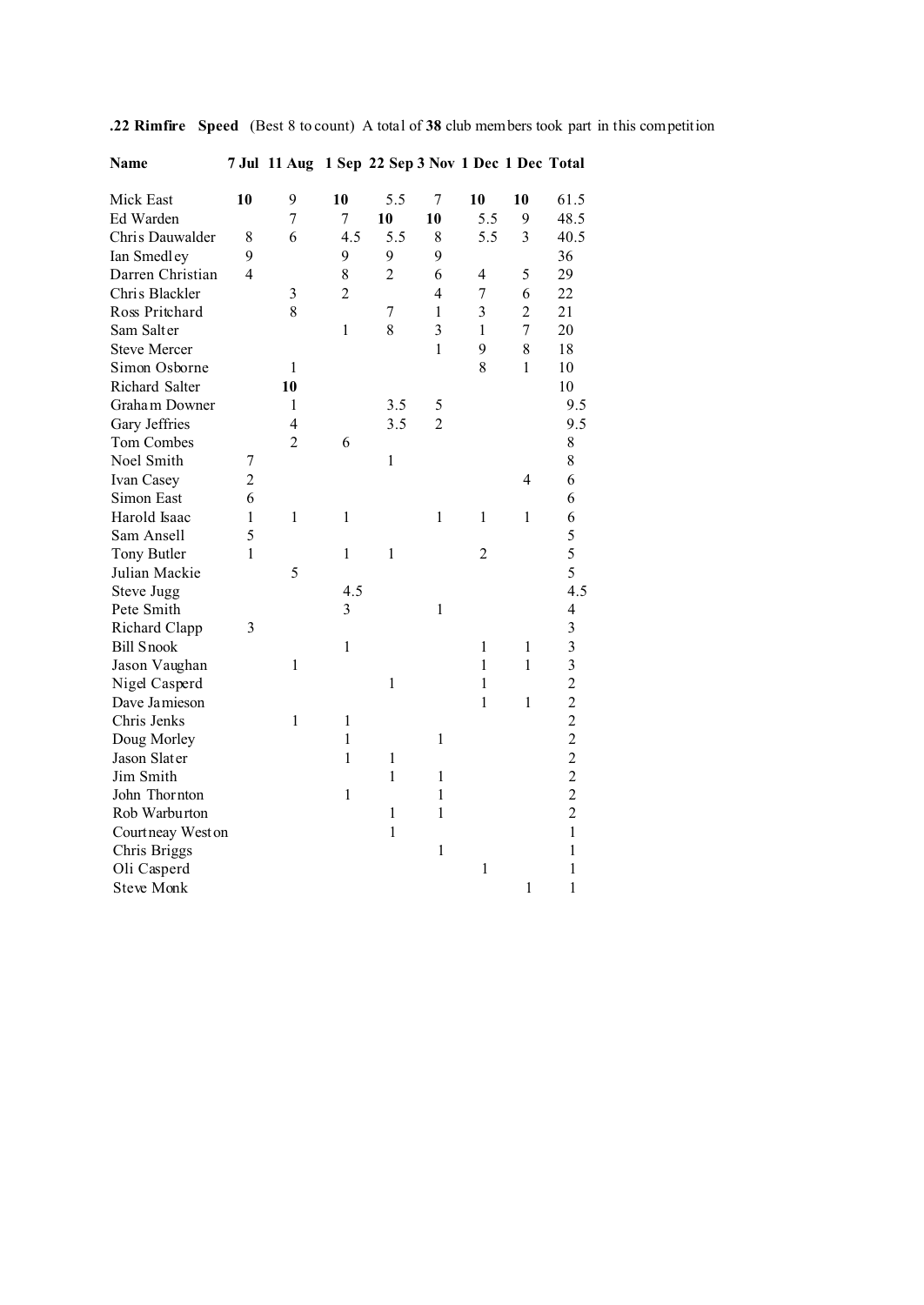| Name                |                |                |              | 21 Jul 1 Sep 6 Oct 17 Nov Total |                          |
|---------------------|----------------|----------------|--------------|---------------------------------|--------------------------|
|                     |                |                |              |                                 |                          |
| Mick East           | 10             | 10             | 9            | 10                              | 39                       |
| Ed Warden           | 8.5            | $\overline{7}$ | 7            | 9                               | 31.5                     |
| Ian Smedley         | 7              | 9              |              | 8                               | 24                       |
| Chris Blackler      |                | 6              | 6            | $\overline{7}$                  | 19                       |
| Simon East          | 8.5            |                | 10           |                                 | 18.5                     |
| Pete Smith          | 6              | 4              |              | 5.5                             | 15.5                     |
| John Thornton       | 4.5            | 8              |              |                                 | 12.5                     |
| Ross Pritchard      | 3              |                | 4            | 2.5                             | 9.5                      |
| Simon Osborne       |                |                | 8            |                                 | 8                        |
| Matt Gowman         | 4.5            |                | 2.5          |                                 | $\overline{7}$           |
| Richard Clapp       |                |                | 2.5          | 4                               | 6.5                      |
| Chris Dauwalder     |                | 1              | 5            |                                 | 6                        |
| Julian Mackie       |                |                |              | 5.5                             | 5.5                      |
| Steve Jugg          |                | 5              |              |                                 | 5                        |
| Harold Isaac        | 1              | 1              | 1            | 1                               | $\overline{4}$           |
| Peter Kiy           | $\overline{2}$ | 1              | 1            |                                 | $\overline{\mathbf{4}}$  |
| <b>Steve Mercer</b> | 1              | $\overline{2}$ | 1            |                                 | $\overline{\mathcal{L}}$ |
| Tony Butler         | 1              | 1              | 1            |                                 | 3                        |
| Darren Christian    |                | 1              | 1            | 1                               | $\overline{\mathbf{3}}$  |
| Sam Salter          |                | 3              |              |                                 |                          |
| Hal Bohne           |                |                |              | 2.5                             | $\frac{3}{2.5}$          |
| Tom Combes          |                | 1              |              | 1                               | $\overline{c}$           |
| Lewis Hackford      |                | 1              | 1            |                                 |                          |
| Doug Morley         |                | 1              | 1            |                                 | $\frac{2}{2}$            |
| Jason Slater        |                | 1              | 1            |                                 | $\overline{c}$           |
| <b>Bill Snook</b>   | 1              |                |              |                                 | $\mathbf{1}$             |
| Rob Warburton       | 1              |                |              |                                 | $\mathbf{1}$             |
| Gary Jeffries       | 1              |                |              |                                 | $\mathbf{1}$             |
| Chris Jenks         |                | 1              |              |                                 | $\mathbf{1}$             |
| Richard Salter      |                | 1              |              |                                 | 1                        |
| Richard Turner      |                |                | 1            |                                 | 1                        |
| Oliver Casperd      |                |                | $\mathbf{1}$ |                                 | 1                        |
| Paul Phillips       |                |                |              | 1                               | 1                        |

**Gallery Rifle (CF) Precision** (Best 6 to count)A total of **33** club members took part in this competition